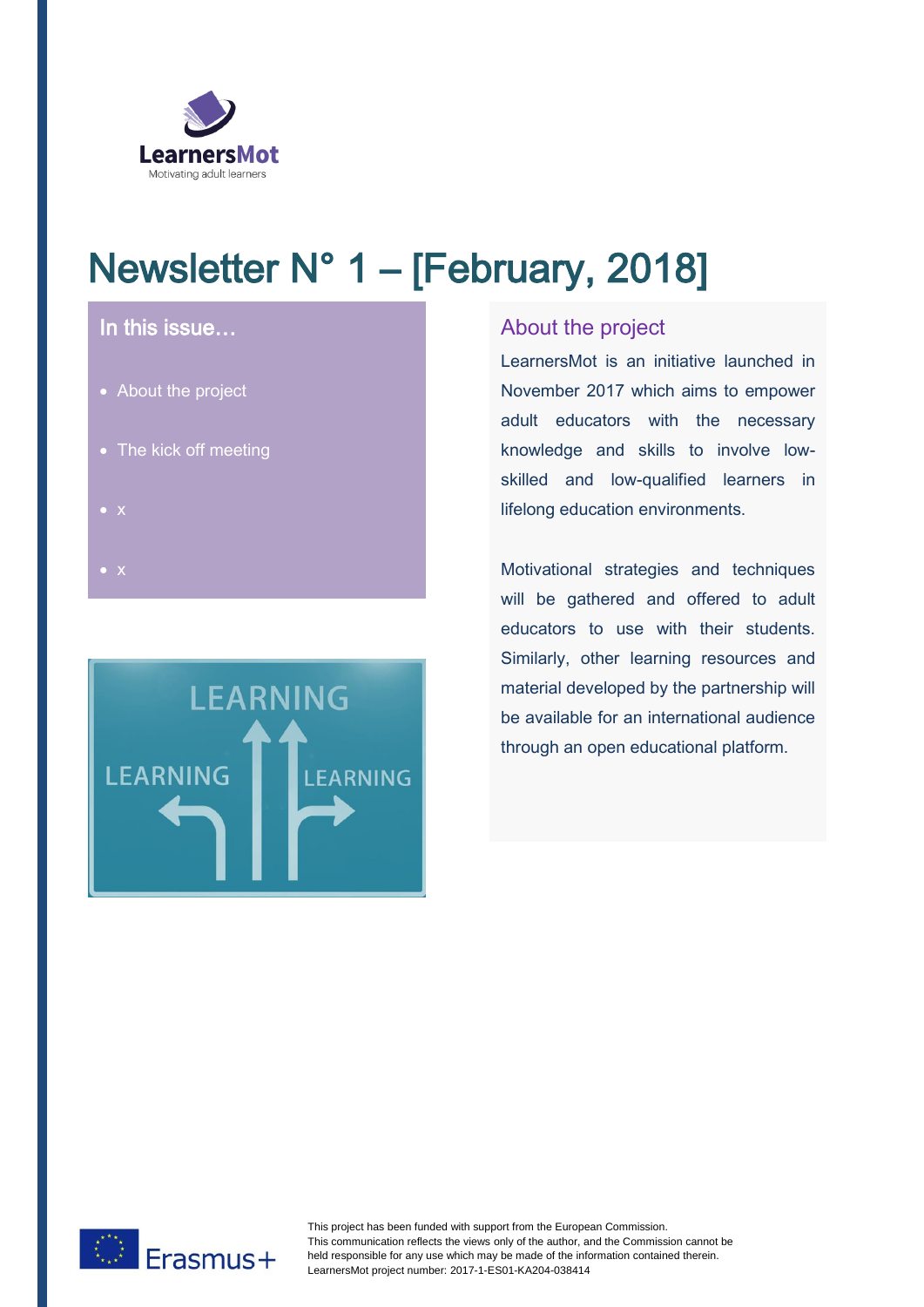

# KICK OFF MEETING IN ŽALEC, **Slovenia**

The consortium partners first met in Žalec, Slovenia, between the 30th November and 1st December 2017 to acquaint all project partners, their organisations, to discuss about the conceptualization of the project, distribution of the tasks and responsibilities.

The discussion was focused on our target groups and different approaches. Thanks to the teaching methodology, which will be used in this project, sharing experiences and good practices the partners will strengthen their professional skills and their role in adult education on local and national levels.

We hope that new models, approaches and strategies that enhance existing practices in adult education will be inspiring and will make an impact to reduce the potential technical shortcomings that adult educators may experience while teaching loweducated and low-qualified students.



LearnersMot: adult students feel guilty for Being low educated What links the international partners of the LearnersMot Erasmus+ K2 project is their common will to better understand the true otherness of the low educated adult learners and to search for (digital) approaches and methods to adopt as to trigger their primary motivation for

Why low educated adults are normally less interested in adult education, that is organised learning? Mostly, because they feel guilty for not having attained more, and because schooling was for them a bad experience. "It is difficult not to be recognised as being potentially good at something, not ever to be praised by teachers nor parents to be a laughing stock of the class, to be considered unworthy to be given attention"

In the LearnersMot project low educated and low skilled students will be in the focus of the adult educators' attention as well as well planning delivery of special educational programmes for them. Digital methods will be studied etc. wanting to trigger low educated and low skilled students' primary motivation for learning.



This project has been funded with support from the European Commission. This communication reflects the views only of the author, and the Commission cannot be held responsible for any use which may be made of the information contained therein. LearnersMot project number: 2017-1-ES01-KA204-038414

learning.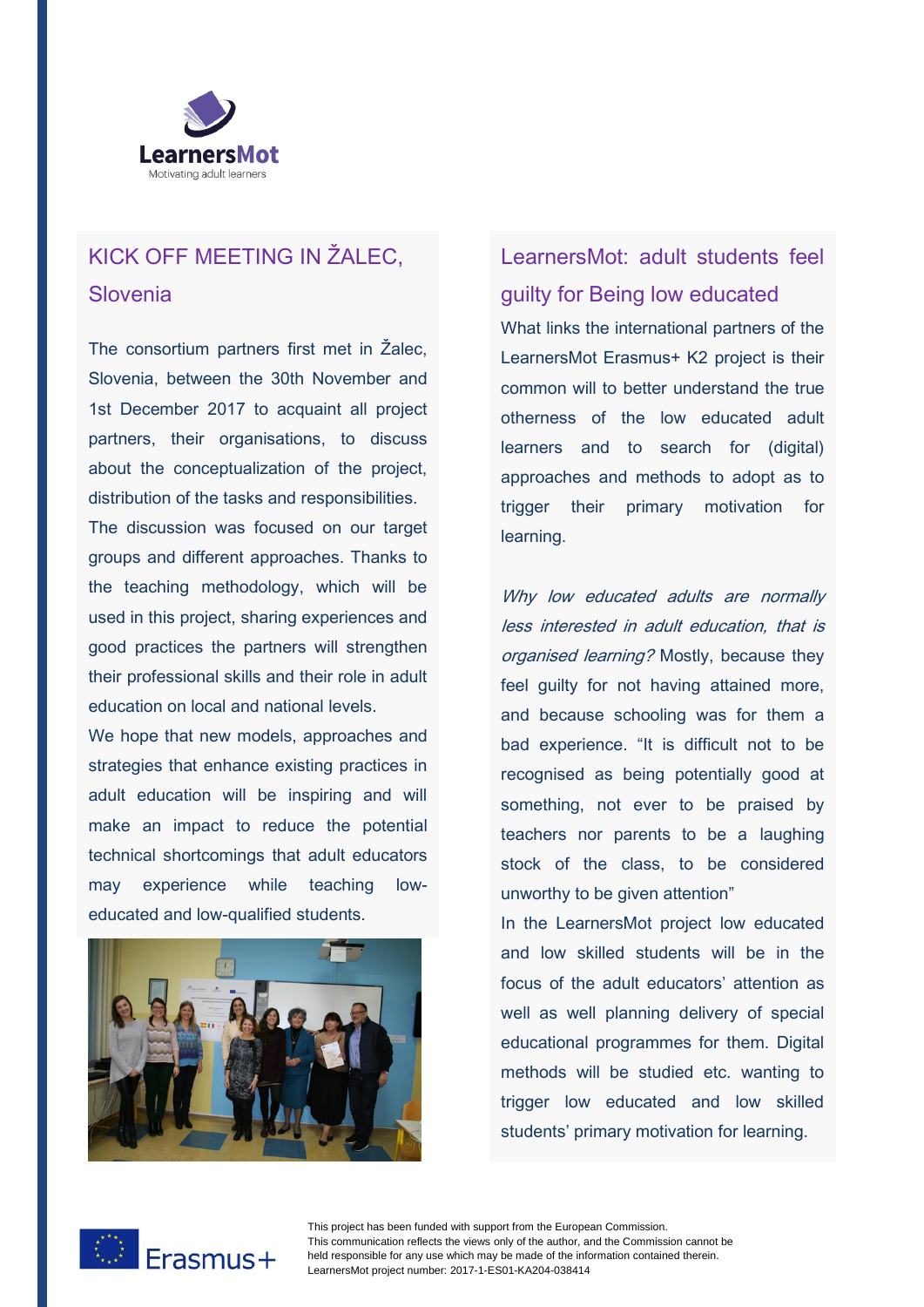

Using Likert scale, Slovenian Third Age University and other partners have already developed a questionnaire meant to investigate the state of art of adult education, (digital) approaches and methods in the education of low educated learners in partners' countries.

Links to the questionnaires:

**English** <https://goo.gl/forms/YcLWfpKQfWXktl722> Spanish https://goo.gl/forms/aBBS7jOIJwcSuP2y2

### Relevant resources

Council Recommendation of 19 December 2016 on Upskilling Pathways: New Opportunities for Adults:

- [Click here](•%09http:/eur-lex.europa.eu/legal-content/EN/TXT/?uri=OJ:JOC_2016_484_R_0001)
- [Click here](http://ec.europa.eu/social/main.jsp?catId=1224&langId=en)

Eurostat - Educational attainment statistics:

• [Click here](•%09http:/ec.europa.eu/eurostat/statistics-explained/index.php/Educational_attainment_statistics)

Education & Training 2020 - Survey on policies and practices of digital and online learning in Europe:

• [Click here](https://publications.europa.eu/en/publication-detail/-/publication/621e32df-4a75-43e3-b594-2d1dccc44640)

Adult Education and Training in Europe: Widening Access to Learning Opportunities. Eurydice Report 2015:

### • [Click here](http://eacea.ec.europa.eu/education/eurydice/documents/thematic_reports/179EN.pdf)

Busting the myth of low motivation in lowskilled workers (2016)

#### • [Click here](https://ec.europa.eu/epale/en/blog/busting-myth-low-motivation-low-skilled-workers)

Improving basic skills in adulthood: Participation and Motivation - Literature Review prepared for the European Commission Working Group on Adult Learning

• [Click here](http://ec.europa.eu/dgs/education_culture/repository/education/policy/strategic-framework/expert-groups/documents/adult-basic-skills_en.pdf)





This project has been funded with support from the European Commission. This communication reflects the views only of the author, and the Commission cannot be held responsible for any use which may be made of the information contained therein. LearnersMot project number: 2017-1-ES01-KA204-038414